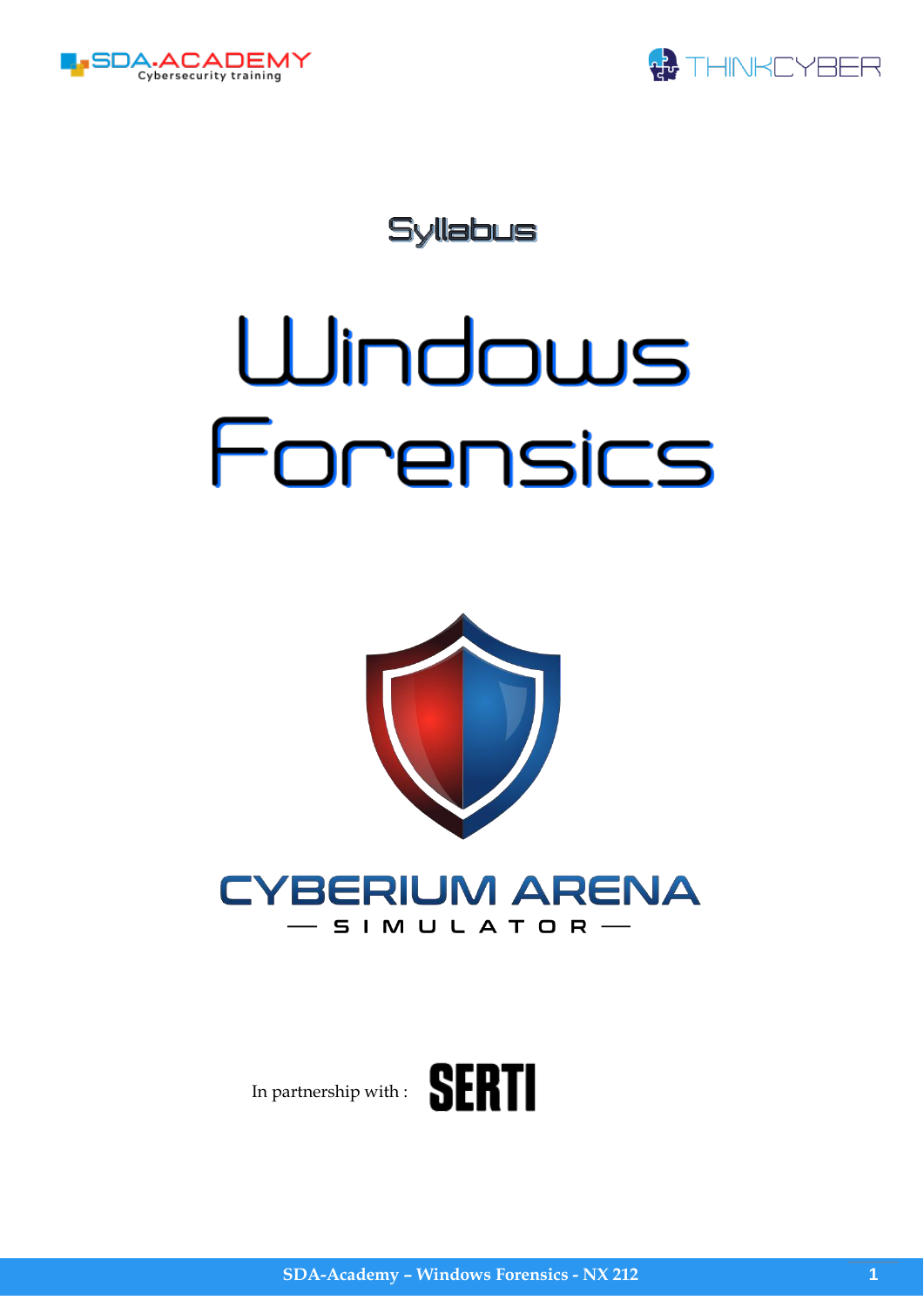



## **Description**

Windows Forensics is an essential skill in the cybersecurity world. This course covers a broad spectrum of aspects of the forensic investigation process performed on Windows OS. Participants will learn how different computer components work and how to investigate after a cyber-incident. The training will focus on developing hands-on capabilities of forensics teams or individual practitioners.

The course helps prepare for the certification exams CHFI (ECICouncil) and GCIH (SANS).

#### **Target Audience**

This course targets participants with basic knowledge who wish to understand cyber investigations.

#### **Objectives**

- Understanding the Windows files structure
- Accessing concealed files on the system
- Extracting sensitive information
- Mastering the steps of incident response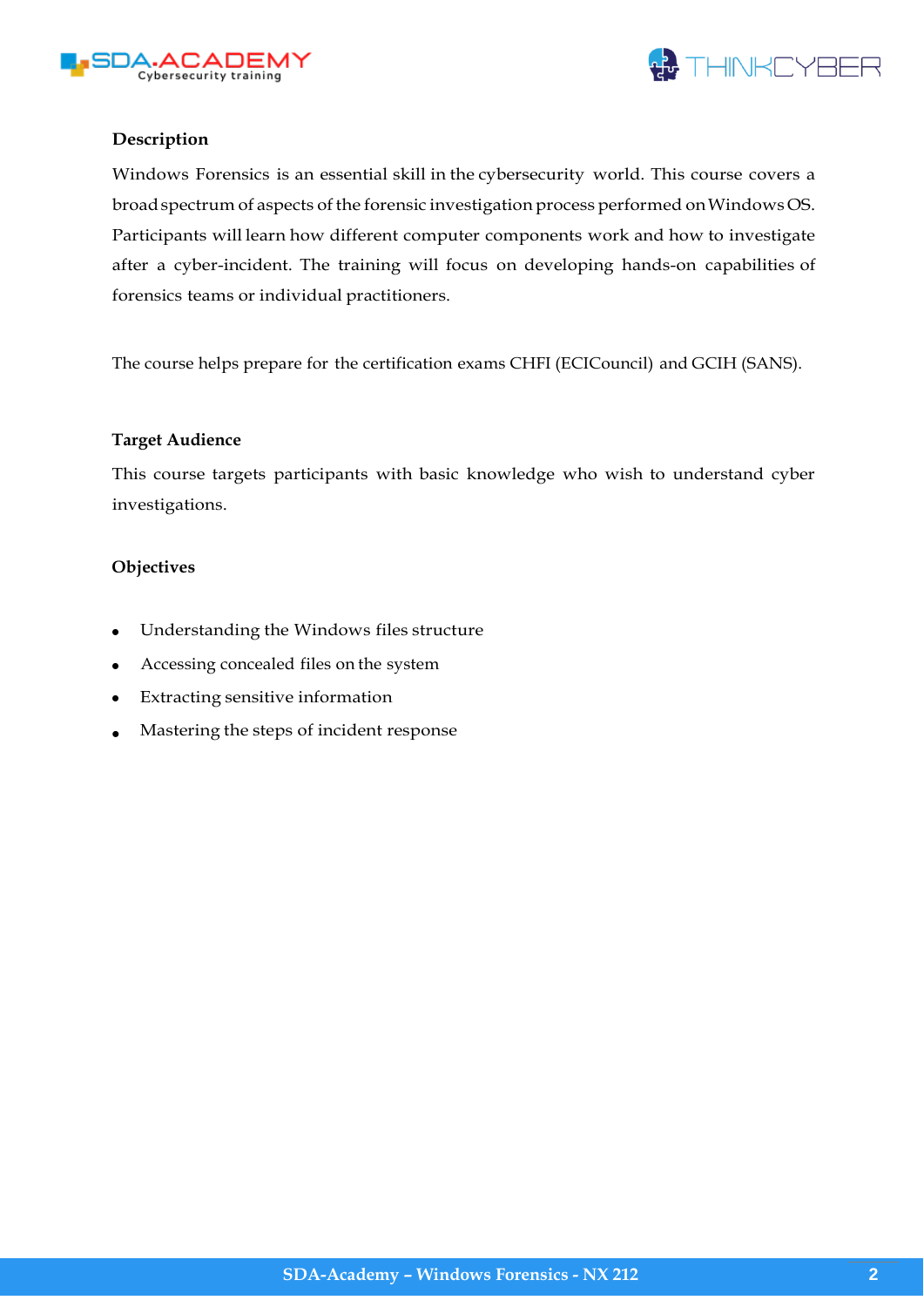



#### **Module 1: Computer Hardware**

The module will cover different components of computer hardware. Students will learn main components of storage-disks, the Windows OS structure and install virtual forensics stations.

#### **Drives and Disks**

Data Representation Volumes 8: Partitions Disk Partitioning and the Disk Management Tool Solid State Drive (SSD) Features

#### **Understanding Windows OS structure**

NTFS Structure Master File Table Windows System Files

#### **Data and Files structure**

Hex Editors File Structure

#### **Module 2: Forensic Fundamentals**

In this module, students willlearn the Windows OS's internal components and the forensics investigation process.

#### **Understanding Hashes and Encodings**

The Use of Hash for Forensics Base Encodings

# **Windows Artifacts**

Startup Files Jump List Thumbnail Cache Shadow Copy Prefetch and Temp Directories RecentApps Registry Hives Embedded Metadata